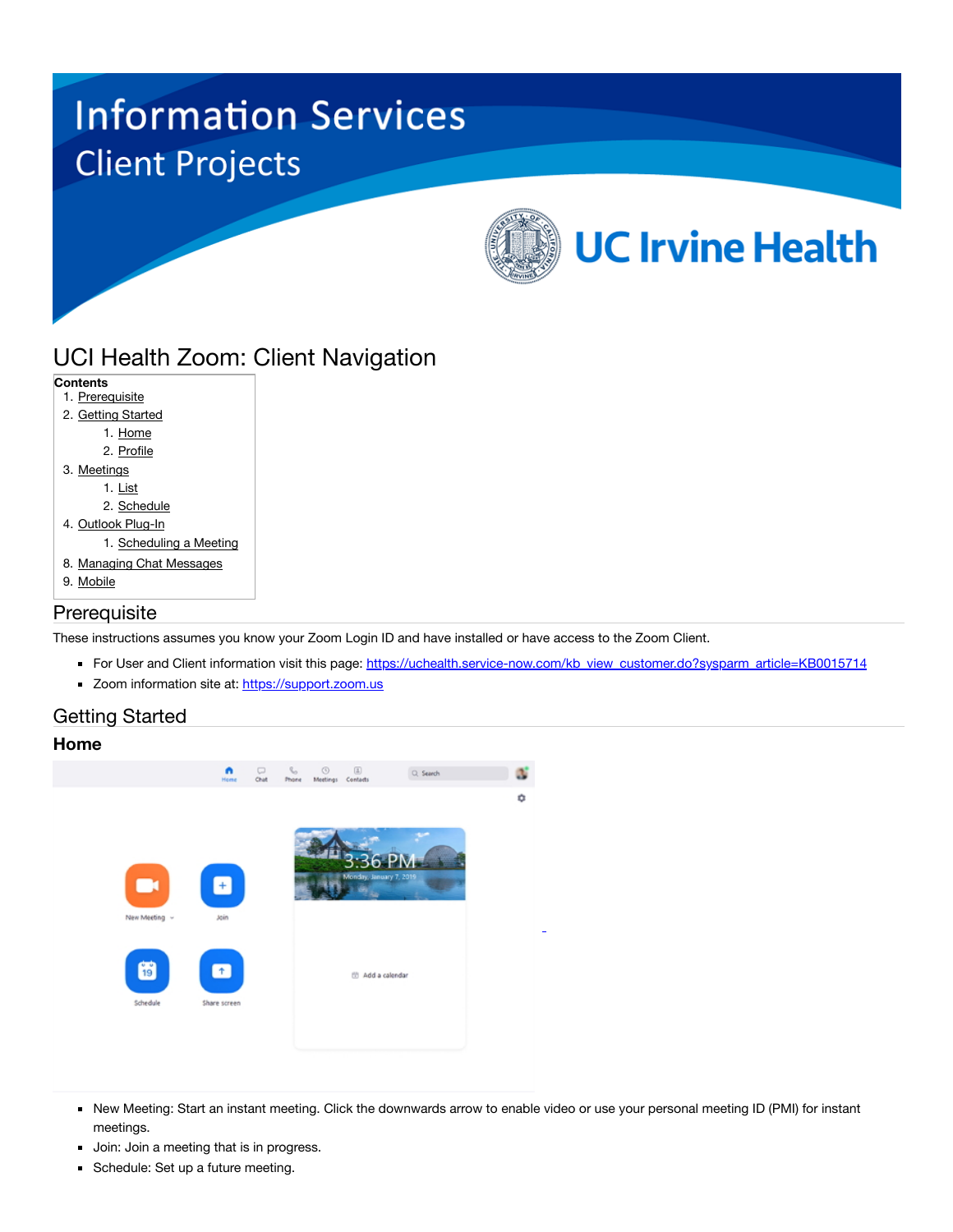- Share Screen: Share your screen in a Zoom Room by entering in the sharing key or meeting ID.
- Date and time with background image: To change the background image, hover over the picture and click the camera icon.

| of anning                |               |
|--------------------------|---------------|
| Lee Sheng Shun           | Pro           |
| ⊙<br>Add a Personal Note |               |
| C Settings               |               |
| · Available              |               |
| · Do not disturb         | $\rightarrow$ |
| o Away                   |               |
| My Profile               |               |
| Help                     |               |
| Check for Updates        |               |
| About Zoom               |               |
| Switch to Portrait View  |               |
| Sign Out                 |               |

Click your profile picture for these options:

- Add a personal note.
- Settings: Access settings you can change in the client.
- Change your status to Available, Away, or Do Not Disturb.
- My Profile: Open the Zoom web portal to edit your profile.
- Help: Open the Zoom Help Center.
- Check for Updates: Check if Zoom is up to date.
- About Zoom: View the current version.
- Switch to Portrait View: Switch the Zoom window to portrait view if you prefer a narrower window.
- Sign out

## Meetings

**List**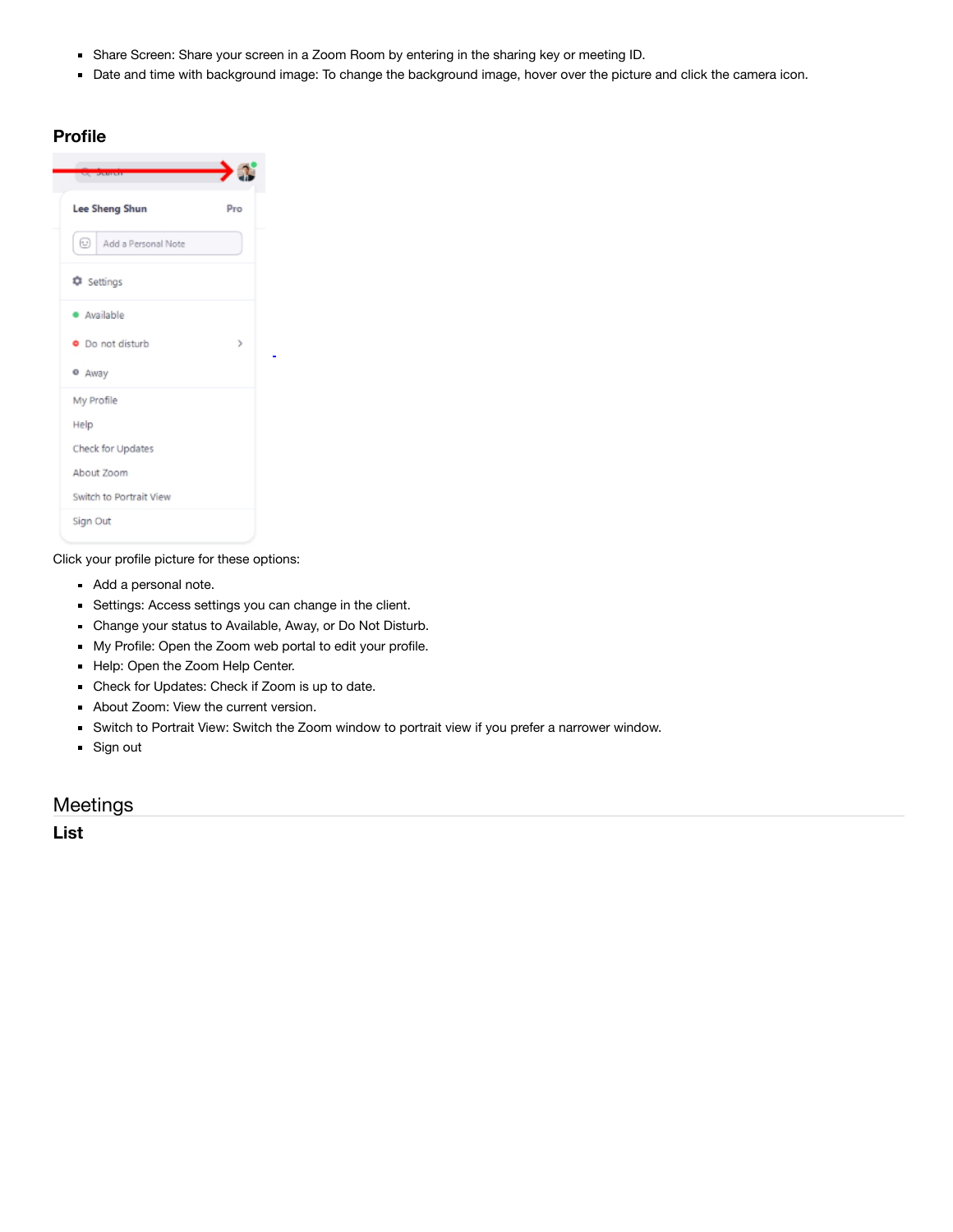

You can click the following options after selecting a scheduled meeting in the left-side panel:

- Add icon : Schedule a new meeting.
- Refresh icon : Refresh the meeting list if you don't see your scheduled meeting.
- Start: Start the scheduled meeting that you have selected in your upcoming meetings.
- Copy Invitation: Copy the scheduled meeting's invitation text, allowing you to manually paste into an email, instant messenger etc. Click Show Meeting Invitation if you want to view the invitation you're copying.
- Edit: Edit the meeting options for your scheduled meeting.
- Delete: Permanently delete your scheduled meeting.

## **Schedule**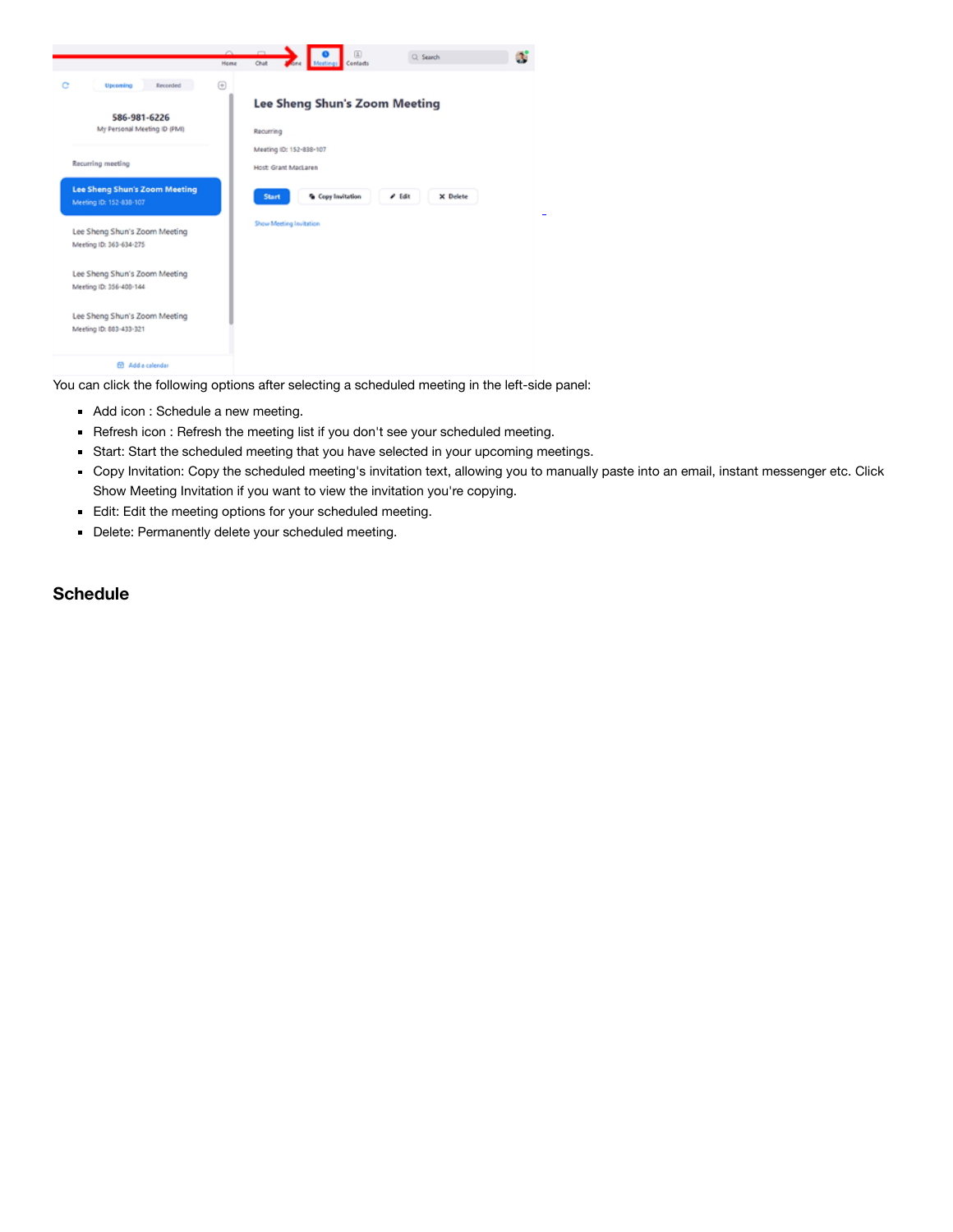| Topic                                               |                                                                                                                        |          |                              |
|-----------------------------------------------------|------------------------------------------------------------------------------------------------------------------------|----------|------------------------------|
|                                                     | Peter Anteater Zoom Meeting                                                                                            |          |                              |
| Start:                                              | Wed<br>March<br>11, 2020                                                                                               | ⊞▼       | $\frac{1}{x}$<br>06:00 PM    |
| Duration:                                           | 0 minute<br>1 hour<br>v.                                                                                               | v        |                              |
| Time Zone:                                          | (GMT-07:00) Pacific Time (US and Canada)                                                                               | $\omega$ |                              |
| Recurring meeting                                   |                                                                                                                        |          |                              |
| <b>Meeting ID</b>                                   |                                                                                                                        |          |                              |
|                                                     | Generate Automatically<br>Personal Meeting ID<br>Require meeting password [ m<br>Host: On O Off Participants: On O Off |          |                              |
|                                                     |                                                                                                                        |          |                              |
|                                                     | Computer Audio<br>Dial in from United States Edit                                                                      |          | Telephone and Computer Audio |
| Password<br>Video<br>Audio<br>Telephone<br>Calendar |                                                                                                                        |          |                              |

You can schedule a meeting by clicking on the Add icon in the Meeting list and selecting Schedule a Meeting:

- Topic: Enter a topic or name for your meeting.
- Start: Select a date and time for your meeting. You can start your meeting at any time before the scheduled time.
- Duration: Choose the approximate duration of the meeting. This is only for scheduling purposes. The meeting will not end after this length of time.
- Time Zone: By default, Zoom will use your computer's time zone. Click the drop-down menu to select a different time zone.
- Recurring meeting: Choose if you would like a recurring meeting (the meeting ID will remain the same for each session).
- Meeting ID: Generated a meeting ID number or use your personal meeting ID
- Password: To have the meetings HIPPA compliance, a meeting passwor is mandatory. Joining participants will be required to input this before joining your scheduled meeting.
	- Note: The meeting password must meet these requirements:
		- 10 characters maximum
		- **Passwords are case sensitive**
		- We recommend using alphanumeric characters and these special characters:  $@*$  -
		- The Zoom desktop client allows alphanumeric characters and these special characters:  $@$   $*$   $\_$
		- The Zoom web portal allows any characters, but the these characters are not allowed:  $8 \ll \ell$
- Video
	- Host: Choose if you would like the host video on or off when joining the meeting. Even if you choose off, the host will have the option to start their video.
	- Participant: Choose if you would like the participants' videos on or off when joining the meeting. Even if you turn off, the participants will have the option to start their video.
- Audio: Choose whether to allow users to call in via Telephone only, Computer Audio only, Both, or 3rd Party Audio (if enabled for your account).
- Advanced Options: Click on the arrow to view additional meeting options.
	- Enable join before host: Allow participants to join the meeting without you or before you join.
	- The meeting will end after 40-minutes for Basic (free) users if 3 or more people join the meeting.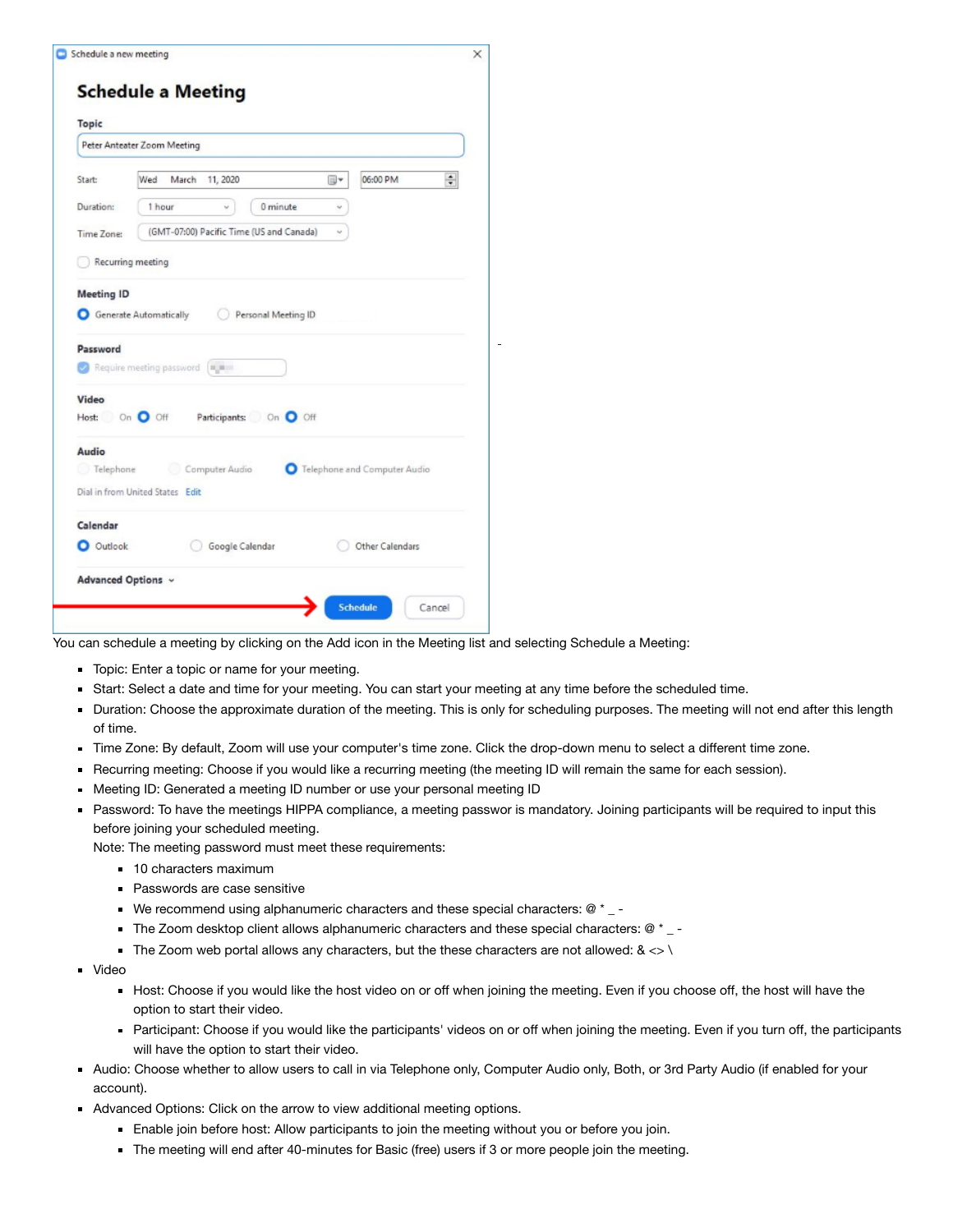- Alternative hosts: Enter the email address of another Zoom user who is Licensed, on your account to allow them to start the meeting in your absence. Read more about Alternative Host.
- Calendar: Use Outlook to schedule your meeting
- Click Schedule to finish, and open the selected calendar service to add the meeting.
- Note: If you are scheduling a recurring meeting, you will need to set the recurrence in your calendar service.

## Outlook Plug-In

#### **Scheduling a Meeting**

- 1. Open the Outlook desktop app and switch to calendar view.
- 2. In the Home tab, click New Meeting.
- 3. Enter meeting details like the title, location, and guest list.
- 4. In the Meeting tab, click Schedule a Zoom Meeting.





6. Click Continue to add Zoom join details to the meeting's email.

7. Sent email to those you want to invite to the meeting.

## Managing Chat Messages